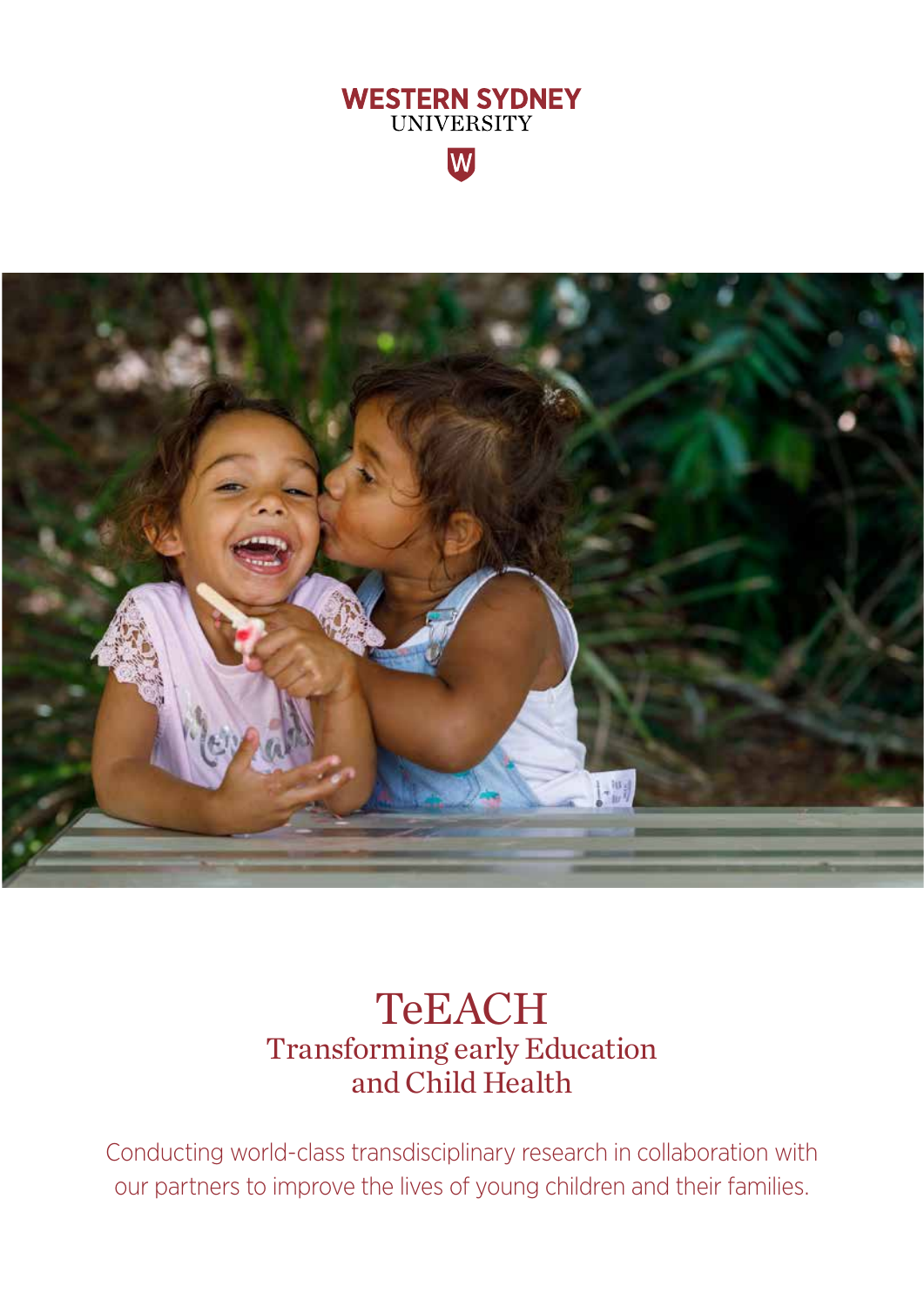# **TeEACH**

TeEACH works collaboratively with service providers, government and families to undertake research and translate research findings into actionable policies and practices that address complex issues associated with ensuring the best start in life for all young children.

Almost a third of Australian children experience some form of disadvantage that can have a lasting impact on their health, development and educational achievement.

No child should have his or her potential limited because of the circumstances into which they are born or live. Our transdisciplinary research contributes to actions that change the trajectories of young lives.

We bring together the diverse perspectives of families, communities, service sectors and industry partners in order to make a difference with and for children in Western Sydney, throughout Australia and around the world.



and **14** NGO partnerships



**Conducting research across 12** different countries.

### **PROJECTS DESIGNED BY CHILDREN FOR CHILDREN**

Our child-led research uses a participatory approach in which children identify a problem and design the solution. Through community collaboration and ongoing evaluation, this approach is transforming lives in Sydney and internationally.

It started when Year 5 and 6 students at a school in South Western Sydney became aware that pre-schoolers were not starting school with the pre-academic skills they needed. The older children led the design of a school transition program, including educational resource packages and a playgroup program.

They developed packages targeting preschoolers' foundational learning skills and enhancing parent-child interactions through play-based activities. These young 'problem solvers' were supported by a team of TeEACH researchers led by Dr Cathy Kaplun for over five years.

TeEACH's involvement has been instrumental in demonstrating the impact that children can have as active changemakers. Dr Kaplun's research has informed a holistic approach to program expansion including access to a speech therapist, occupational therapist and a trauma psychologist within the program.

"Not all children have the same experiences and opportunities to learn. This school empowered older students to help preschoolers on their learning journey. It is wonderful to be part of such a worthwhile and innovative project," she says.

The project has subsequently generated international interest. The same participatory approach is being developed for a project in South Africa, where older children are designing resources for pre-schoolers from refugee communities.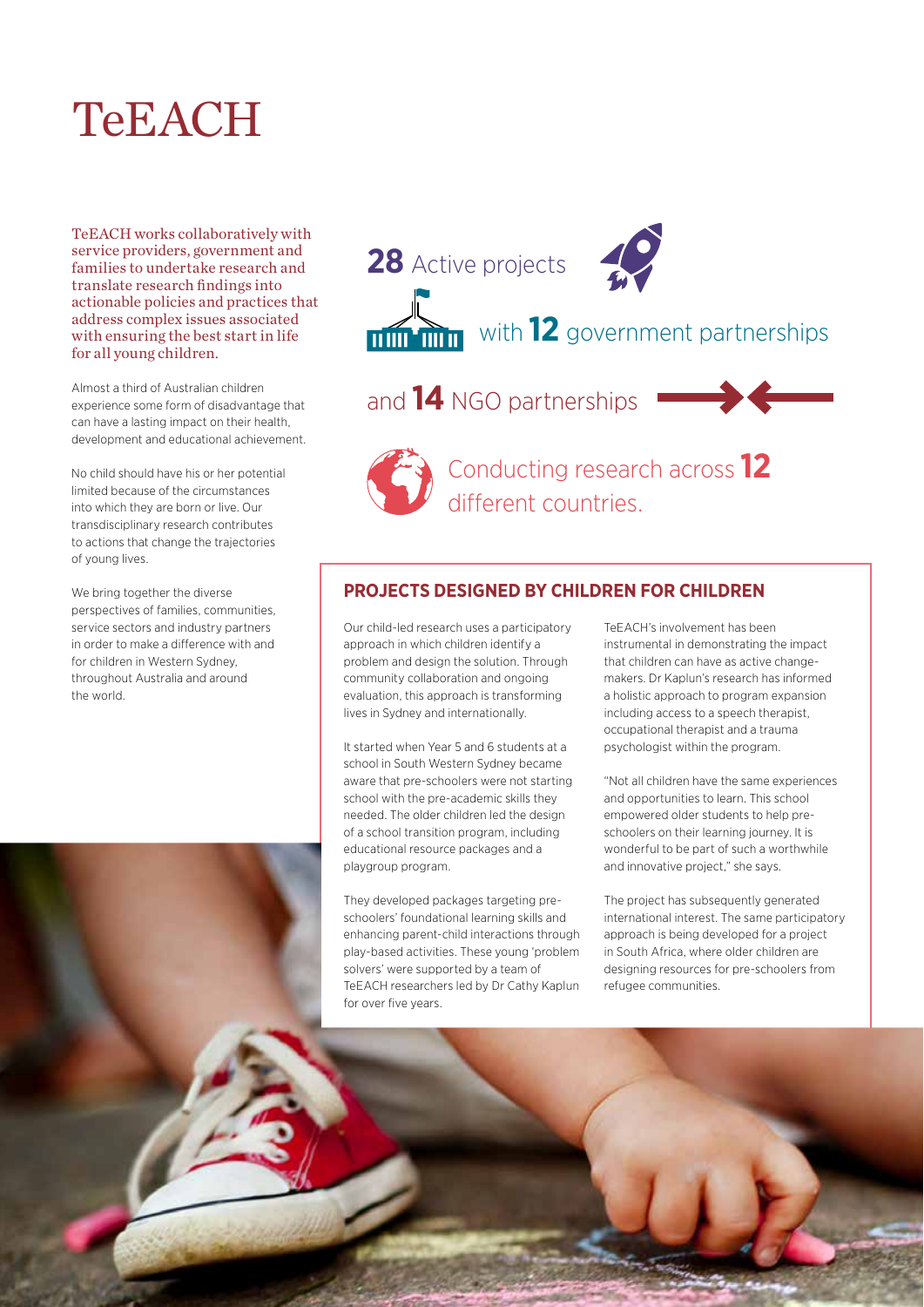**"ONE OF TeEACH'S STRENGTHS IS A WAY OF WORKING WITH PARTNERS THAT'S DIFFERENT. WE DISTINGUISH OURSELVES AS ENGAGED COLLABORATORS AND BEING IMPLEMENTATION SCIENTISTS, WORKING ON THE GROUND TO EMBED GOOD RESEARCH IN SERVICE DELIVERY, FROM THE DESIGN OF GOOD POLICY THROUGH TO PROGRAM DEVELOPMENT, PLACE-BASED IMPLEMENTATION, AND HIGH QUALITY EVALUATION."**

#### Our research focuses on children from pre-conception to eight years old – the crucial early years that set the trajectory for life.

Social change and the growing loss of connection to local community, along with significant system change and barriers to service engagement, can lead to the isolation and marginalisation of families when they are most in need of support. Our research aims to directly engage with services and systems to ensure that they can better provide what children and families need to negotiate their worlds and challenges.

We use a participatory approach, and partner with children, communities, government, health services, early education and care services, schools, notfor-profit organisations, professional bodies and philanthropic organisations to change the lives of children for the better.

Our research is applied, directly informed by and seeking to inform current policy and practice. We bring expertise in a wide range of methodologies, we are innovative in our approach to service and system co-design, we deliver high quality interprofessional training, and we specialise in the development of data-driven approaches to service decision-making and system design, delivery and improvement.

Our focus areas include:

- **≥** Maternal, child and family health services and systems
- **≥** Optimal child development
- **≥** Early years education
- **≥** Family engagement
- **≥** Perinatal mental health
- **≥** Early childhood transitions
- **≥** Culturally meaningful approaches to service design for Aboriginal and Torres Strait Islander and culturally and linguistically diverse communities
- **≥** Mobilising communities to support families living with adversity

#### **OUR COLLABORATIVE PARTNERSHIPS FACILITATE DIRECT IMPACT ON POLICY AND SYSTEM DESIGN, AS WELL AS PROGRAM DEVELOPMENT AND IMPLEMENTATION**

When three large not-for-profit organisations lost government funding to support their volunteer home visiting service for families of young children, researchers from TeEACH were invited to join their alliance and take the lead in providing the research evidence they needed to re-attract support.

Volunteer Family Connect is a communitydriven, research-based home-visiting program that mobilises volunteers to provide support for parents of young children who are isolated or feeling overwhelmed by their parenting role.

It was developed in an alliance of TeEACH researchers, The Benevolent Society, Karitane and Save the Children Australia.

Associate Professor Rebekah Grace led a randomised controlled trial that demonstrated the effectiveness of the Volunteer Family Connect program for families. The trial found the program had positive impacts on the families, as well as producing positive outcomes for those who volunteered to deliver the program.

"It's a program that is bigger than helping individual families, it's about strengthening whole communities," Associate Professor Grace says.

To run a rigorous trial in a social service setting required buy-in across every level of the partner organisations and at every stage of the research. This was made possible by TeEACH's unique approach and commitment to partnership research.

"It is no small feat to run a randomised controlled trial in a social service setting where this method typically sits very uncomfortably. I am proud to have been part of such an effective partnership, and to have been able to show that it is possible to do highly rigorous research with community services," she says.

"One of TeEACH's strengths is a way of working with partners that's different. We distinguish ourselves as engaged collaborators and being implementation scientists, working on the ground to embed good research in service delivery, from the design of good policy through to program development, place-based implementation, and high quality evaluation."

#### **WE ARE EXPERTS IN COMPLEXITY: UNDERSTANDING HOW PARENTS NAVIGATE THE NDIS.**

The National Disability Insurance Scheme (NDIS), with its move to individualised funding, brings with it great optimism and possibilities for individuals with disability. However, it is a complex system and navigating it successfully can be difficult; especially for families with a young child just beginning what may be a life-long journey. If they are to have "choice and control", which is the stated aim of the NDIS, they need not only to have access to information to make sound decisions about services, but also be confident in their ability to advocate for their child and family.

Associate Professor Christine Johnston's program of research gives focus to familycentred practice and ways of supporting family capacity. Her work has informed policy and led to the development of training packages and programs for families and professionals. She is currently working with Kerry Staples and Associate Professor

Danielle Tracey to explore the experience of the NDIS from the perspectives of children, parents, therapists and teachers. An early finding is that those families who have prior, positive experiences with early intervention are better able to develop capacity and make informed choices.

Associate Professor Johnston says understanding the perspectives of families is crucial amid an international shift toward individualised funding models. "This research supports the importance of familycentred approaches and engaging families in meaningful partnerships," she says.

The current study is to be scaled up and conducted in other parts of Australia and will provide a strong evidence base for determining the processes that need to be followed to ensure best outcomes for children and their families.